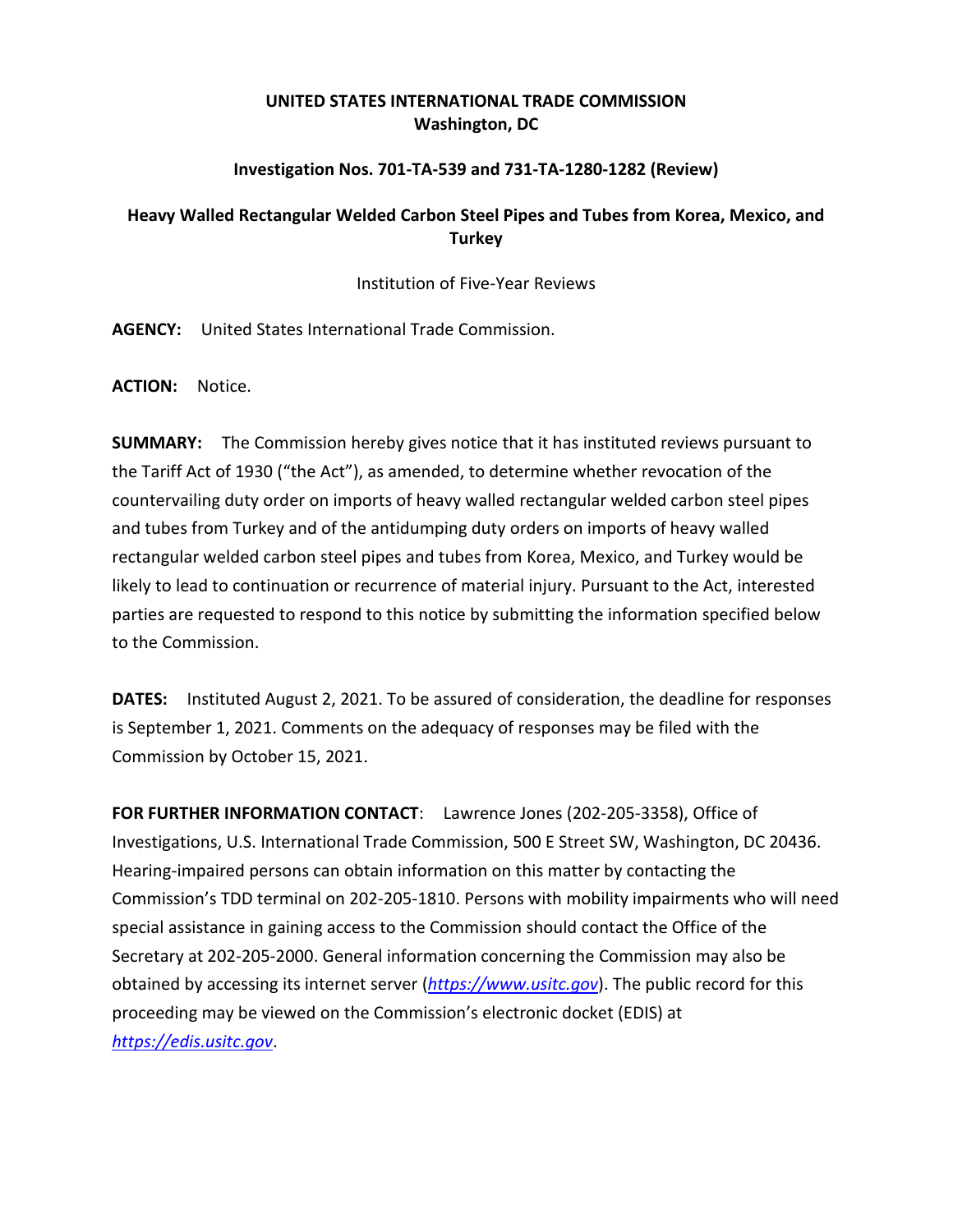#### **SUPPLEMENTARY INFORMATION**:

**Background.**--On September 13, 2016, the Department of Commerce ("Commerce") issued antidumping duty orders on imports of heavy walled rectangular welded carbon steel pipes and tubes from Korea, Mexico, and Turkey (81 FR 62865), and a countervailing duty order on imports from Turkey (81 FR 62874). The Commission is conducting reviews pursuant to section 751(c) of the Act, as amended (19 U.S.C. 1675(c)), to determine whether revocation of the orders would be likely to lead to continuation or recurrence of material injury to the domestic industry within a reasonably foreseeable time. Provisions concerning the conduct of this proceeding may be found in the Commission's Rules of Practice and Procedure at 19 CFR Part 201, Subparts A and B, and 19 CFR Part 207, Subparts A and F. The Commission will assess the adequacy of interested party responses to this notice of institution to determine whether to conduct full reviews or expedited reviews. The Commission's determination in any expedited review will be based on the facts available, which may include information provided in response to this notice.

**Definitions**.--The following definitions apply to this review:

- (1) *Subject Merchandise* is the class or kind of merchandise that is within the scope of the five-year review, as defined by the Department of Commerce.
- (2) The *Subject Countries* in these reviews are Korea, Mexico, and Turkey.
- (3) The *Domestic Like Product* is the domestically produced product or products which are like, or in the absence of like, most similar in characteristics and uses with, the *Subject Merchandise*. In its original determinations, the Commission defined the *Domestic Like Product* as consisting of heavy walled rectangular welded carbon steel pipes and tubes that were coextensive with Commerce's scope.
- (4) The *Domestic Industry* is the U.S. producers as a whole of the *Domestic Like Product*, or those producers whose collective output of the *Domestic Like Product* constitutes a major proportion of the total domestic production of the product. In its original determinations, the Commission defined the *Domestic*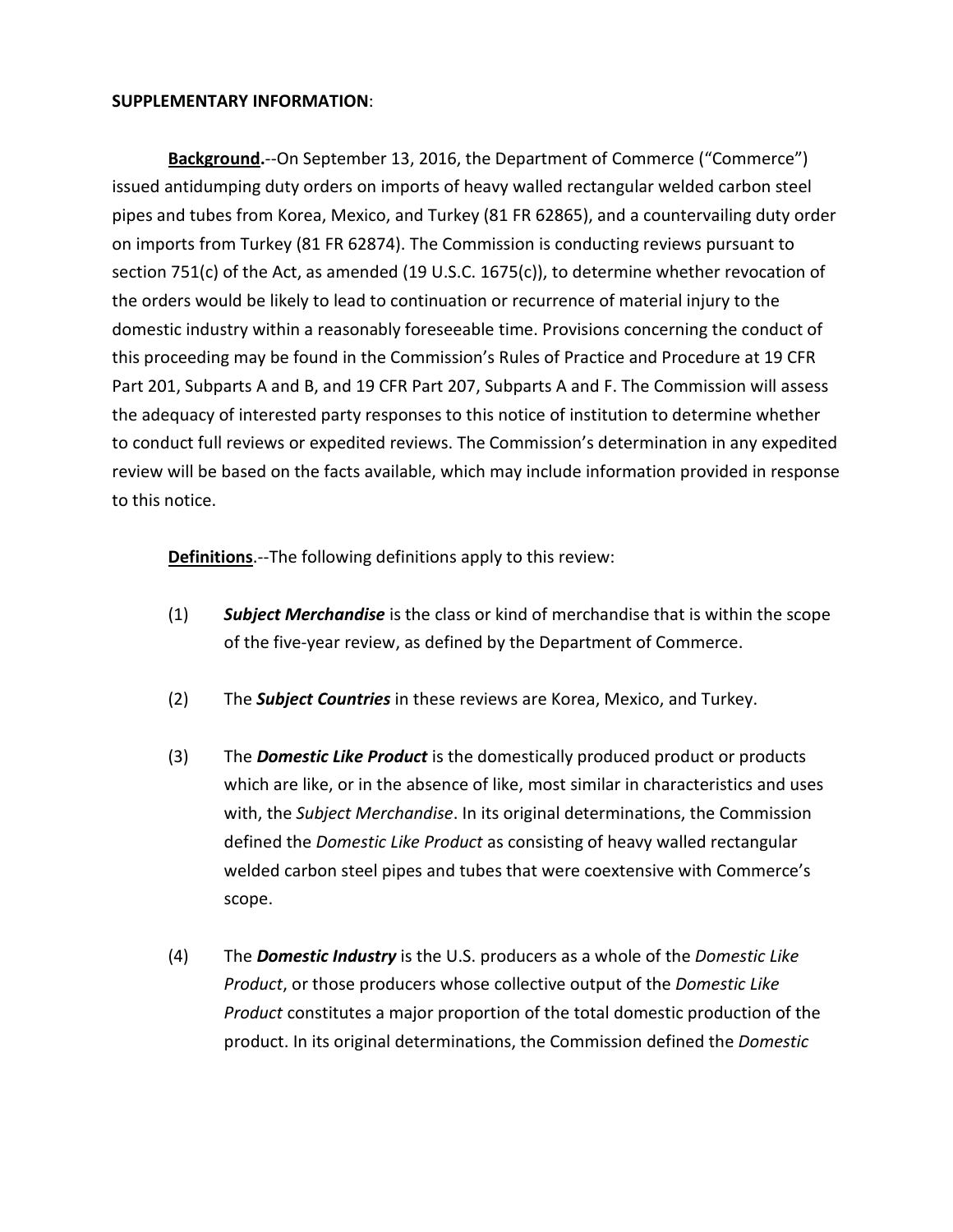*Industry* as all U.S. producers of heavy walled rectangular welded carbon steel pipes and tubes.

- (5) The *Order Date* is the date that the antidumping and countervailing duty orders under review became effective. In these reviews, the *Order Date* is September 13, 2016.
- (6) An *Importer* is any person or firm engaged, either directly or through a parent company or subsidiary, in importing the *Subject Merchandise* into the United States from a foreign manufacturer or through its selling agent.

**Participation in the proceeding and public service list**.--Persons, including industrial users of the *Subject Merchandise* and, if the merchandise is sold at the retail level, representative consumer organizations, wishing to participate in the proceeding as parties must file an entry of appearance with the Secretary to the Commission, as provided in § 201.11(b)(4) of the Commission's rules, no later than 21 days after publication of this notice in the *Federal Register*. The Secretary will maintain a public service list containing the names and addresses of all persons, or their representatives, who are parties to the proceeding.

Former Commission employees who are seeking to appear in Commission five-year reviews are advised that they may appear in a review even if they participated personally and substantially in the corresponding underlying original investigation or an earlier review of the same underlying investigation. The Commission's designated agency ethics official has advised that a five-year review is not the same particular matter as the underlying original investigation, and a five-year review is not the same particular matter as an earlier review of the same underlying investigation for purposes of 18 U.S.C. 207, the post-employment statute for Federal employees, and Commission rule 201.15(b) (19 CFR 201.15(b)), 79 FR 3246 (Jan. 17, 2014), 73 FR 24609 (May 5, 2008). Consequently, former employees are not required to seek Commission approval to appear in a review under Commission rule 19 CFR 201.15, even if the corresponding underlying original investigation or an earlier review of the same underlying investigation was pending when they were Commission employees. For further ethics advice on this matter, contact Charles Smith, Office of the General Counsel, at 202-205-3408.

# **Limited disclosure of business proprietary information (BPI) under an administrative protective order (APO) and APO service list**.--Pursuant to § 207.7(a) of the Commission's rules,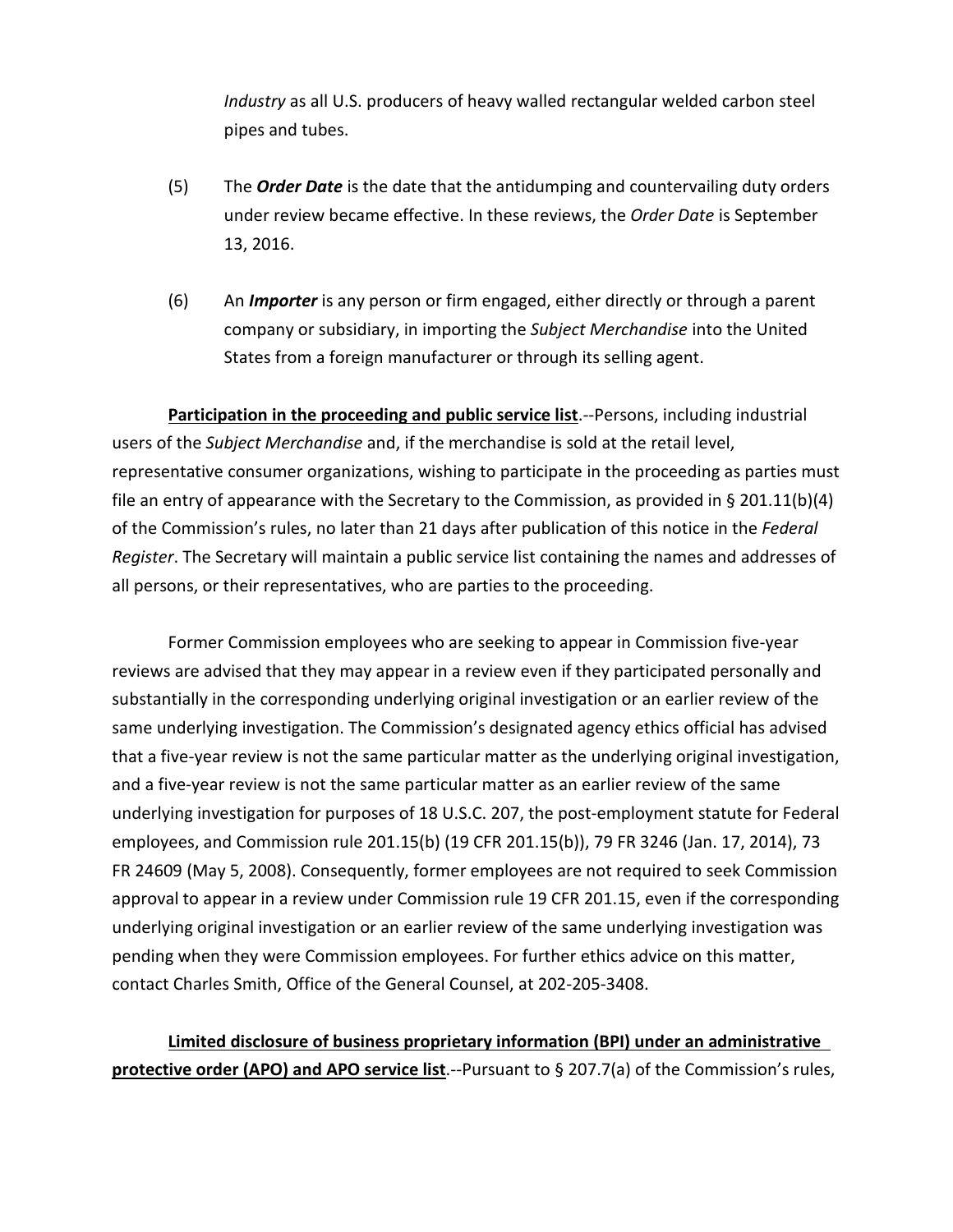the Secretary will make BPI submitted in this proceeding available to authorized applicants under the APO issued in the proceeding, provided that the application is made no later than 21 days after publication of this notice in the *Federal Register*. Authorized applicants must represent interested parties, as defined in 19 U.S.C. 1677(9), who are parties to the proceeding. A separate service list will be maintained by the Secretary for those parties authorized to receive BPI under the APO.

**Certification**.--Pursuant to § 207.3 of the Commission's rules, any person submitting information to the Commission in connection with this proceeding must certify that the information is accurate and complete to the best of the submitter's knowledge. In making the certification, the submitter will acknowledge that information submitted in response to this request for information and throughout this proceeding or other proceeding may be disclosed to and used: (i) by the Commission, its employees and Offices, and contract personnel (a) for developing or maintaining the records of this or a related proceeding, or (b) in internal investigations, audits, reviews, and evaluations relating to the programs, personnel, and operations of the Commission including under 5 U.S.C. Appendix 3; or (ii) by U.S. government employees and contract personnel, solely for cybersecurity purposes. All contract personnel will sign appropriate nondisclosure agreements.

**Written submissions**.--Pursuant to § 207.61 of the Commission's rules, each interested party response to this notice must provide the information specified below. The deadline for filing such responses is September 1, 2021. Pursuant to § 207.62(b) of the Commission's rules, eligible parties (as specified in Commission rule 207.62(b)(1)) may also file comments concerning the adequacy of responses to the notice of institution and whether the Commission should conduct an expedited or full review. The deadline for filing such comments is October 15, 2021. All written submissions must conform with the provisions of § 201.8 of the Commission's rules; any submissions that contain BPI must also conform with the requirements of §§ 201.6, 207.3, and 207.7 of the Commission's rules. The Commission's *Handbook on Filing Procedures*, available on the Commission's website at

[https://www.usitc.gov/documents/handbook\\_on\\_filing\\_procedures.pdf,](https://www.usitc.gov/documents/handbook_on_filing_procedures.pdf) elaborates upon the Commission's procedures with respect to filings. Also, in accordance with §§ 201.16(c) and 207.3 of the Commission's rules, each document filed by a party to the proceeding must be served on all other parties to the proceeding (as identified by either the public or APO service list as appropriate), and a certificate of service must accompany the document (if you are not a party to the proceeding you do not need to serve your response).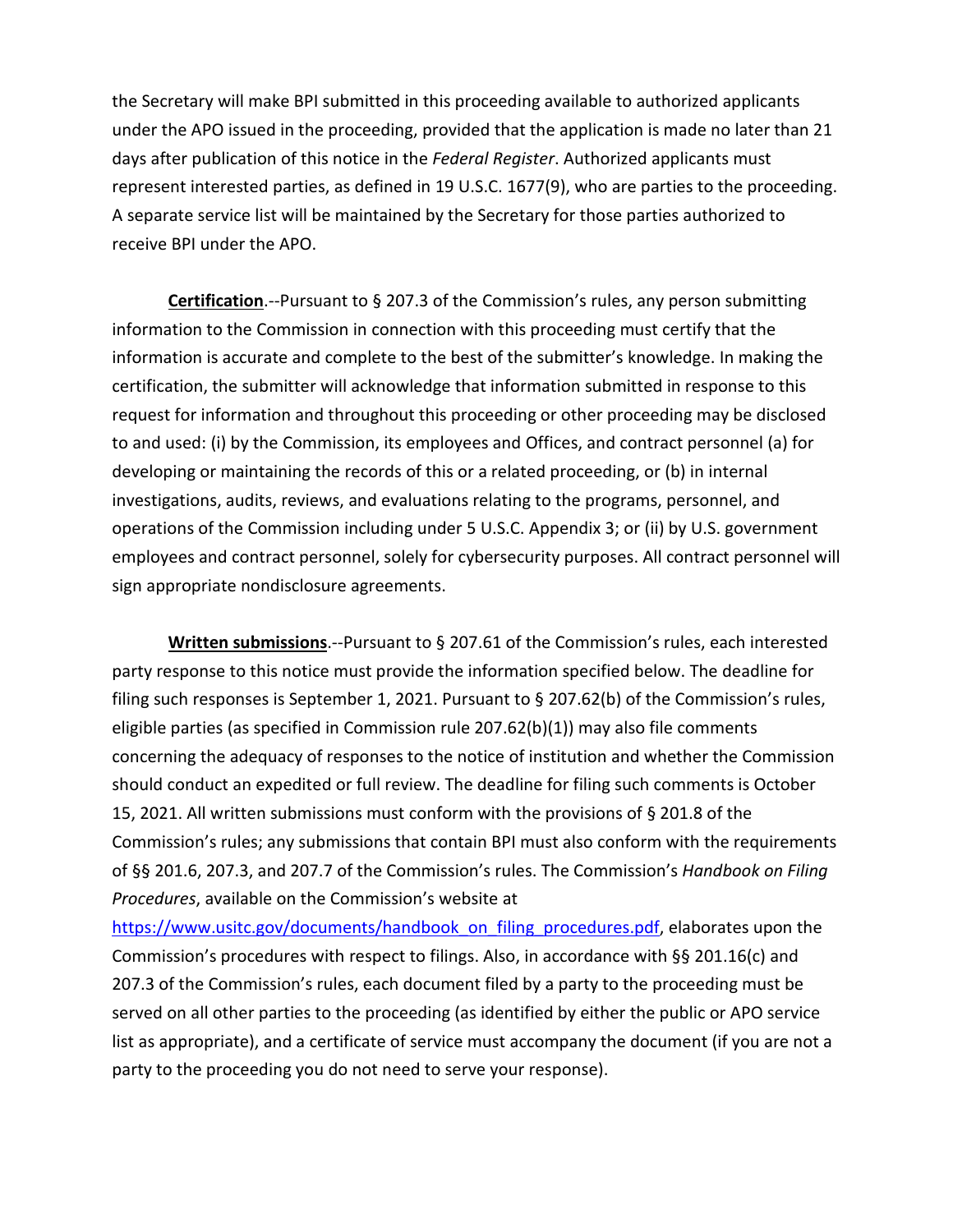Please note the Secretary's Office will accept only electronic filings at this time. Filings must be made through the Commission's Electronic Document Information System (EDIS, [https://edis.usitc.gov\)](https://edis.usitc.gov/). No in-person paper-based filings or paper copies of any electronic filings will be accepted until further notice.

No response to this request for information is required if a currently valid Office of Management and Budget ("OMB") number is not displayed; the OMB number is 3117 0016/USITC No. 21-5-495, expiration date June 30, 2023. Public reporting burden for the request is estimated to average 15 hours per response. Please send comments regarding the accuracy of this burden estimate to the Office of Investigations, U.S. International Trade Commission, 500 E Street SW, Washington, DC 20436.

**Inability to provide requested information**.--Pursuant to § 207.61(c) of the Commission's rules, any interested party that cannot furnish the information requested by this notice in the requested form and manner shall notify the Commission at the earliest possible time, provide a full explanation of why it cannot provide the requested information, and indicate alternative forms in which it can provide equivalent information. If an interested party does not provide this notification (or the Commission finds the explanation provided in the notification inadequate) and fails to provide a complete response to this notice, the Commission may take an adverse inference against the party pursuant to § 776(b) of the Act (19 U.S.C. 1677e(b)) in making its determination in the review.

**INFORMATION TO BE PROVIDED IN RESPONSE TO THIS NOTICE OF INSTITUTION**: If you are a domestic producer, union/worker group, or trade/business association; import/export *Subject Merchandise* from more than one *Subject Country*; or produce *Subject Merchandise* in more than one *Subject Country*, you may file a single response. If you do so, please ensure that your response to each question includes the information requested for each pertinent *Subject Country.* As used below, the term "firm" includes any related firms.

- (1) The name and address of your firm or entity (including World Wide Web address) and name, telephone number, fax number, and E-mail address of the certifying official.
- (2) A statement indicating whether your firm/entity is an interested party under 19 U.S.C. 1677(9) and if so, how, including whether your firm/entity is a U.S. producer of the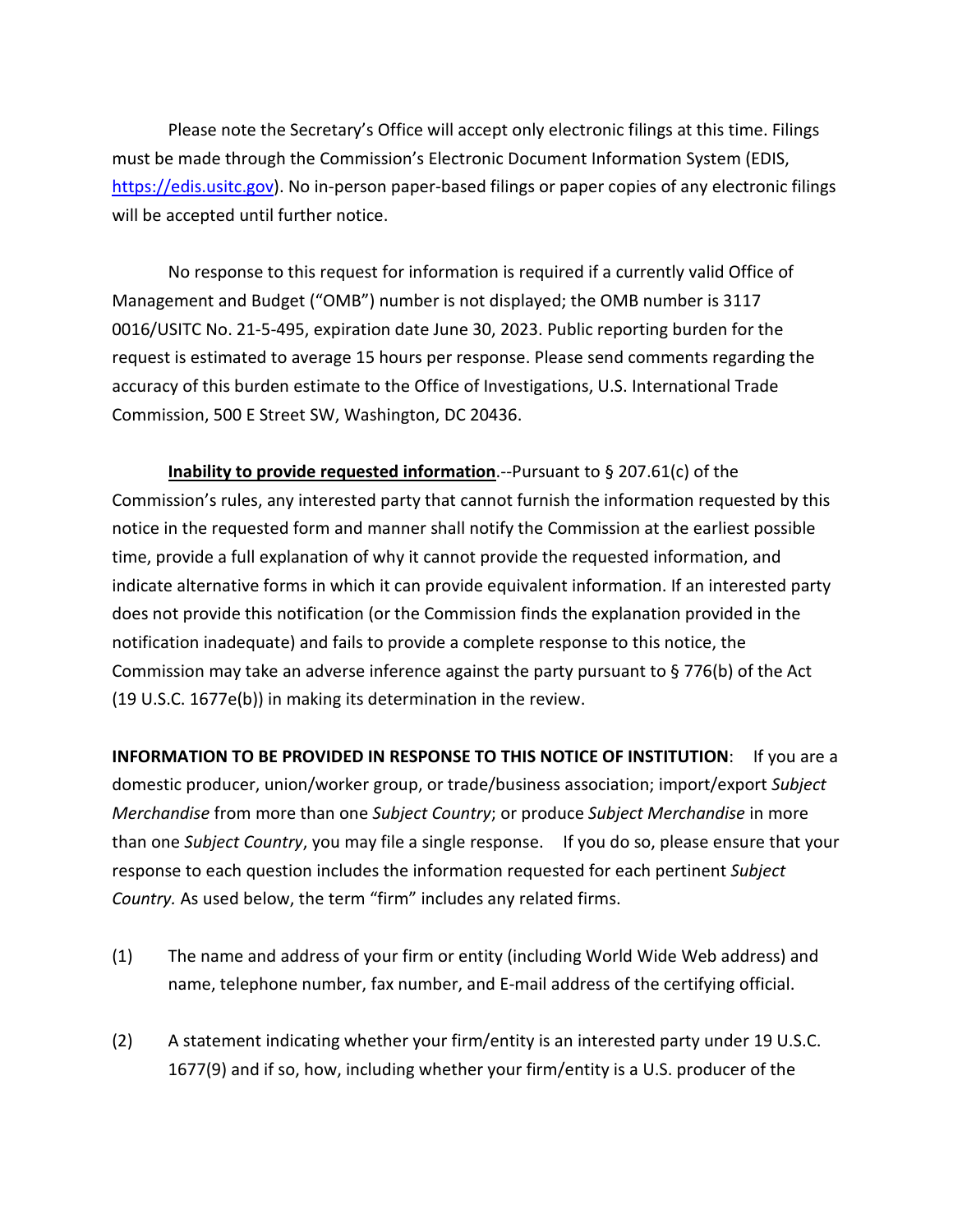*Domestic Like Product*, a U.S. union or worker group, a U.S. importer of the *Subject Merchandi*se, a foreign producer or exporter of the *Subject Merchandise*, a U.S. or foreign trade or business association (a majority of whose members are interested parties under the statute), or another interested party (including an explanation). If you are a union/worker group or trade/business association, identify the firms in which your workers are employed or which are members of your association.

- (3) A statement indicating whether your firm/entity is willing to participate in this proceeding by providing information requested by the Commission.
- (4) A statement of the likely effects of the revocation of the countervailing and antidumping duty orders on the *Domestic Industry* in general and/or your firm/entity specifically. In your response, please discuss the various factors specified in § 752(a) of the Act (19 U.S.C. 1675a(a)) including the likely volume of subject imports, likely price effects of subject imports, and likely impact of imports of *Subject Merchandise* on the *Domestic Industry*.
- (5) A list of all known and currently operating U.S. producers of the *Domestic Like Product*. Identify any known related parties and the nature of the relationship as defined in § 771(4)(B) of the Act (19 U.S.C. 1677(4)(B)).
- (6) A list of all known and currently operating U.S. importers of the *Subject Merchandise* and producers of the *Subject Merchandise* in each *Subject Country* that currently export or have exported *Subject Merchandise* to the United States or other countries since the *Order Date*.
- (7) A list of 3-5 leading purchasers in the U.S. market for the *Domestic Like Product* and the *Subject Merchandise* (including street address, World Wide Web address, and the name, telephone number, fax number, and E-mail address of a responsible official at each firm).
- (8) A list of known sources of information on national or regional prices for the *Domestic Like Product* or the *Subject Merchandise* in the U.S. or other markets.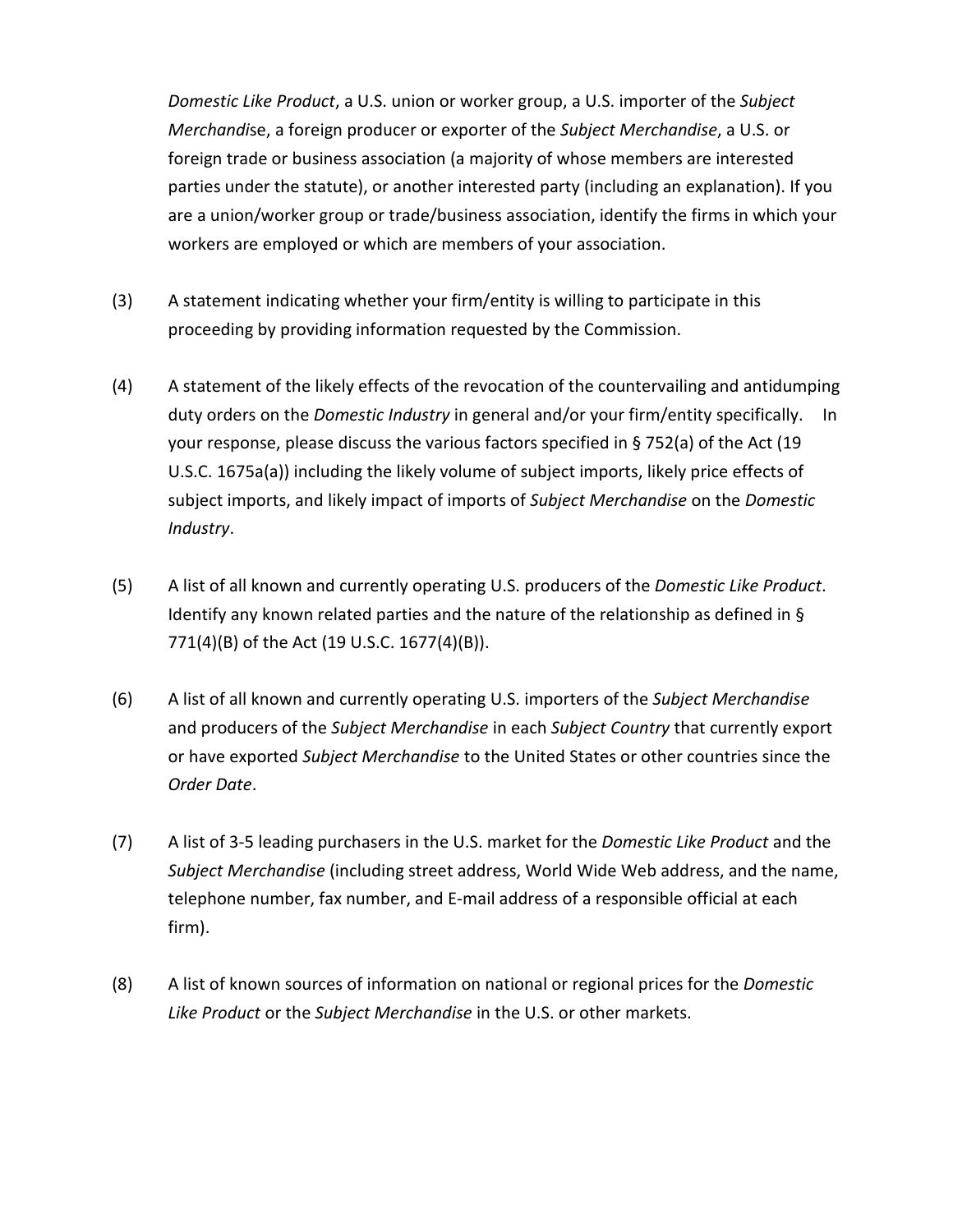- (9) If you are a U.S. producer of the *Domestic Like Product*, provide the following information on your firm's operations on that product during calendar year 2020, except as noted (report quantity data in short tons and value data in U.S. dollars, f.o.b. plant). If you are a union/worker group or trade/business association, provide the information, on an aggregate basis, for the firms in which your workers are employed/which are members of your association.
	- (a) Production (quantity) and, if known, an estimate of the percentage of total U.S. production of the *Domestic Like Product* accounted for by your firm's(s') production;
	- (b) Capacity (quantity) of your firm to produce the *Domestic Like Product* (that is, the level of production that your establishment(s) could reasonably have expected to attain during the year, assuming normal operating conditions (using equipment and machinery in place and ready to operate), normal operating levels (hours per week/weeks per year), time for downtime, maintenance, repair, and cleanup, and a typical or representative product mix);
	- (c) the quantity and value of U.S. commercial shipments of the *Domestic Like Product* produced in your U.S. plant(s);
	- (d) the quantity and value of U.S. internal consumption/company transfers of the *Domestic Like Product* produced in your U.S. plant(s); and
	- (e) the value of (i) net sales, (ii) cost of goods sold (COGS), (iii) gross profit, (iv) selling, general and administrative (SG&A) expenses, and (v) operating income of the *Domestic Like Product* produced in your U.S. plant(s) (include both U.S. and export commercial sales, internal consumption, and company transfers) for your most recently completed fiscal year (identify the date on which your fiscal year ends).
- (10) If you are a U.S. importer or a trade/business association of U.S. importers of the *Subject Merchandise* from any *Subject Country*, provide the following information on your firm's(s') operations on that product during calendar year 2020 (report quantity data in short tons and value data in U.S. dollars). If you are a trade/business association,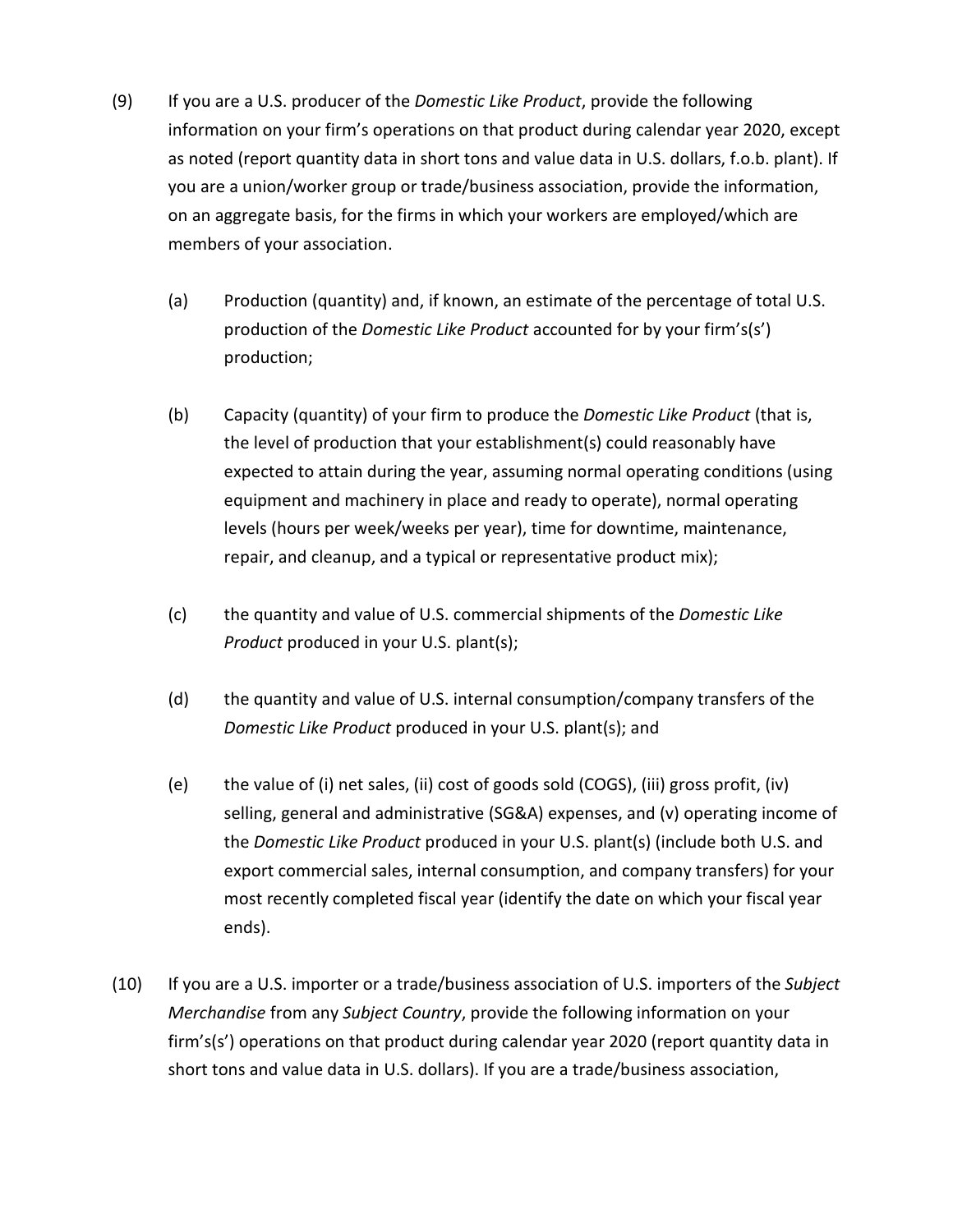provide the information, on an aggregate basis, for the firms which are members of your association.

- (a) The quantity and value (landed, duty-paid but not including antidumping or countervailing duties) of U.S. imports and, if known, an estimate of the percentage of total U.S. imports of *Subject Merchandise* from each *Subject Country* accounted for by your firm's(s') imports;
- (b) the quantity and value (f.o.b. U.S. port, including antidumping and/or countervailing duties) of U.S. commercial shipments of *Subject Merchandise* imported from each *Subject Country*; and
- (c) the quantity and value (f.o.b. U.S. port, including antidumping and/or countervailing duties) of U.S. internal consumption/company transfers of *Subject Merchandise* imported from each *Subject Country*.
- (11) If you are a producer, an exporter, or a trade/business association of producers or exporters of the *Subject Merchandise* in any *Subject Country*, provide the following information on your firm's(s') operations on that product during calendar year 2020 (report quantity data in short tons and value data in U.S. dollars, landed and duty-paid at the U.S. port but not including antidumping or countervailing duties). If you are a trade/business association, provide the information, on an aggregate basis, for the firms which are members of your association.
	- (a) Production (quantity) and, if known, an estimate of the percentage of total production of *Subject Merchandise* in each *Subject Country* accounted for by your firm's(s') production;
	- (b) Capacity (quantity) of your firm(s) to produce the *Subject Merchandise* in each *Subject Country* (that is, the level of production that your establishment(s) could reasonably have expected to attain during the year, assuming normal operating conditions (using equipment and machinery in place and ready to operate), normal operating levels (hours per week/weeks per year), time for downtime, maintenance, repair, and cleanup, and a typical or representative product mix); and